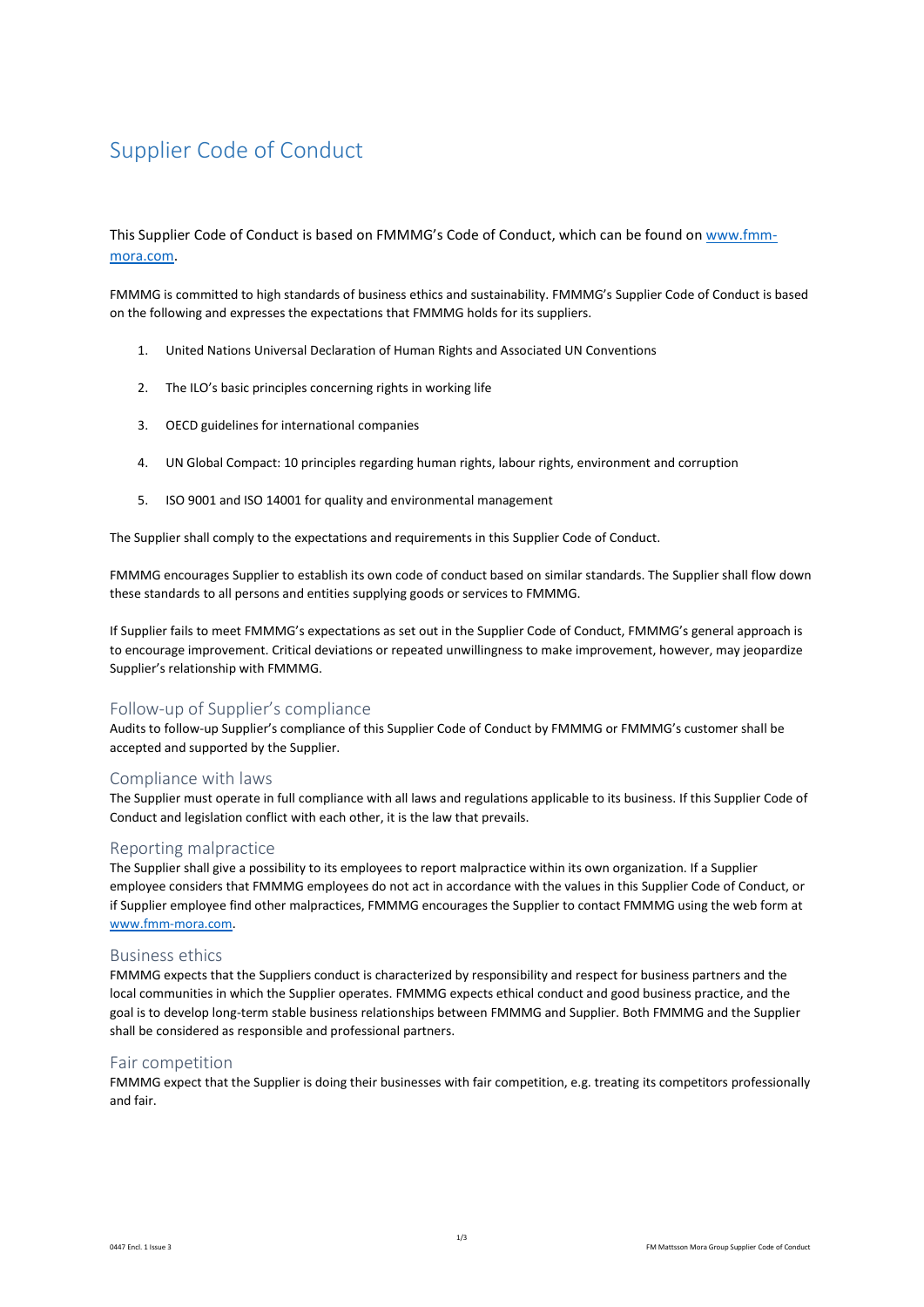## Corruption

Corruption and any other form of corrupt conduct are strictly prohibited in the cooperation with FMMMG, and the Supplier shall always comply to applicable laws and regulations. In any business relationship, the Supplier must ensure that the offering or receipt of any gift or business courtesy is permitted by law and regulation, does not violate the rules or standards of the recipient's organization and are consistent with reasonable market place customs.

Neither FMMMG as a company, nor anyone acting on FMMMG's behalf, will accept, receive or request gifts or other benefits.

## Conflict of interests

Conflicts of interest between the Supplier and its business partners should be avoided. Examples of conflicts of interest are personal financial interests, purchases from or sales to family members or close friends.

## Human rights and working conditions

FMMMG works actively to treat the employees fairly, equally and with respect. FMMMG expects that our Supplier is acting equally towards their employees.

## Child labour

Every child should be protected from being economically exploited and from performing work that may be harmful to the child's physical or mental health or adversely affect the child's ability to education. A child in this context is a person under the age of 15. If relevant national legislation prescribes a higher age, this is the age that applies.

Supplier shall not engage in, or benefit from the use of child labour. If it is found that a child produces products, the employer must act on the behalf of the best interests of the child and to reach a satisfactory solution that improves the situation of the individual child.

## Forced labour

No form of forced labour or work linked to any form of punishment may occur in the Supplier's operations.

## Freedom of association and collective bargaining

FMMMG expects that the Supplier respects their employees right to organize, or to not organize, trade unions and negotiate collectively or individually in accordance with local laws. No employee should risk harassment or reprisals to exercise these rights.

#### Employment contracts, employment terms and remuneration

FMMMG expects that the Supplier's employees have employment contracts, working hours, wages and benefits which comply with applicable national laws.

## Discrimination, harassment and diversity

FMMMG values and promote diversity, gender equality and each person's unique and equal value, and FMMMG are opposed to all forms of discrimination, harassment and degrading treatment. FMMMG expects that the Supplier is sharing this value and that the Supplier act to take active measures to achieve equal rights and opportunities in working life irrespective of gender, sexuality, ethnicity, religion or other beliefs.

## Alcohol and / or drug abuse

FMMMG expects the Supplier to restricting the use of alcohol and/or drug abuse during working hours.

#### Sustainable products

FMMMG is encouraging that the Supplier is working with sustainable products and operations.

## Conflict minerals

Conflict minerals are tantalum, tin, tungsten and gold. As conflict minerals are often mined in conflict affected areas and directly or indirectly contribute to funding armed groups that are expected to commit serious human rights violations, the aim is to purchase conflict minerals from secure sources outside of conflict areas. Products delivered to FMMMG must comply with the requirements of applicable conflict minerals laws and regulations in a transparent supply chain.

#### Health and safety

FMMMG expects that the Supplier work systematically for a safe and healthy work environment for its' employees.